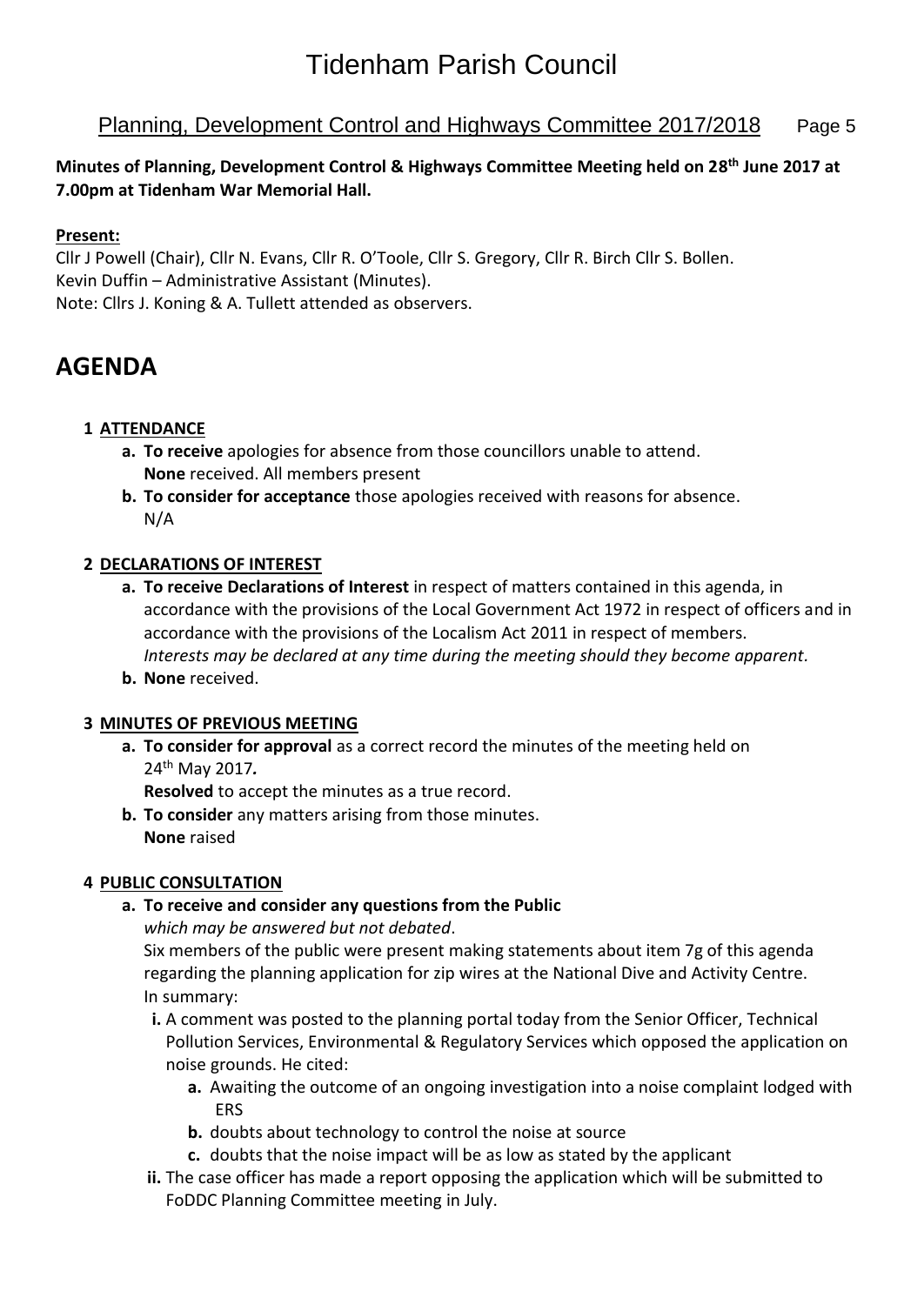## Planning, Development Control and Highways Committee 2017/2018 Page 6

- **iii.** There is a general feeling that the original dive centre is being turned into a 'theme park' by stealth. E.g. the 'Fear Fest' which resulted in a lot of late night noise.
- **iv.** Cllr Birch commented that concerns regarding the planning application should be escalated to District and County Councillors and also the local MP.
- **v.** Cllr Evans commented that where activities take place in breach of the operating license it should be reported to the licensing authority and any immediate nuisances to the Environmental Health Officer.

#### **5 TO CONSIDER CORRESPONDENCE RECEIVED RE PLANNING ISSUES**

**a. To consider** the email regarding application P1394/16/FUL (agenda item 7g)**.** The chairman read the email and questioned the comment about 'overwhelming opposition' to the application in light of the planning portal showing differently. He also stressed the need for public opinion to be raised at the start of a planning process to enable committees to gauge the mood of the public. Refer to agenda item 7g.

#### **6 TO CONSIDER OTHER PLANNING ISSUES**

**a. None**

#### **7 TO CONSIDER PLANNING APPLICATIONS RECEIVED**

- **a. P0815/17/OUT** Land at Ormerod Road, Sedbury. Outline application for the erection of 10 flats. Demolition of former car repair workshop. **No objection**
- **b. P0905/17/FUL** 27 Bigstone Grove, Tutshill. Single storey side extension. **No objection**
- **c. P0895/17/FUL** St Mary's And St Peter's Church, Tidenham. Creation of a car parking area with engineering operations and associated works. **No objection**
- **d. P0917/17/FUL** 77 Severn Avenue, Tutshill. Proposed extension to existing single storey kitchen to provide dining area and sun lounge. **No objection**
- **e. P0053/17/DISCON**  Barn at Wall Weir, Miss Graces Lane, Tidenham Chase. Discharge of condition 05 (Construction Environmental Management Plan) and 06 (Biodiversity Enhancement) of planning application P0575/16/FUL (allowed on appeal APP/P1615/W/16/3158656). **No objection**
- **f. P0865/17/FUL**  Castleford House Nursing Home, Castleford Gardens, Tutshill. Erection of a conservatory. **No objection**
- **g. P1394/16/FUL** The National Diving and Activity Centre, Day House Quarry, Tidenham. Installation of an additional launch and finishing stages for 2 zip wires. **No objection.** The committee stands by its original view that it does not oppose the application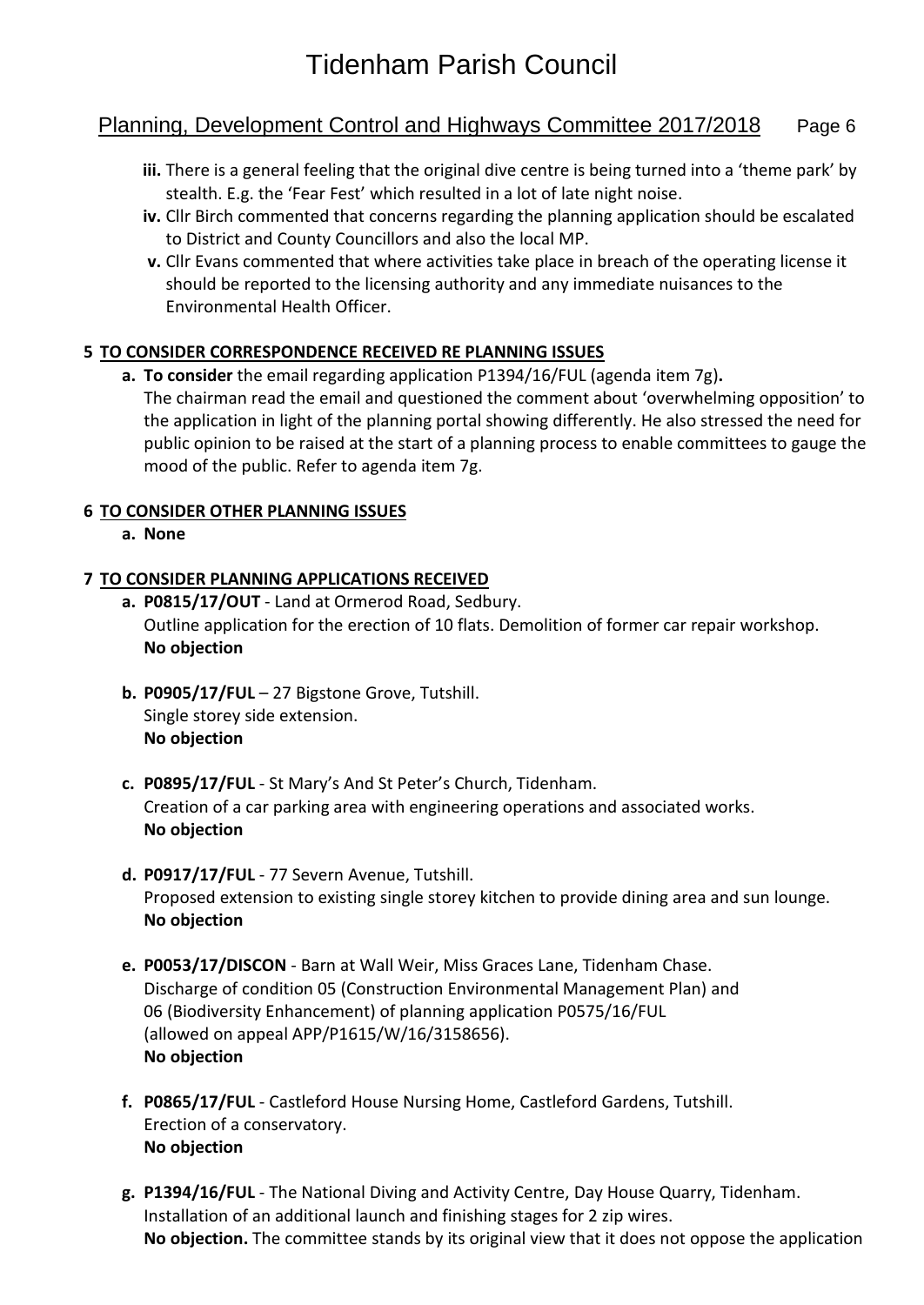## Planning, Development Control and Highways Committee 2017/2018 Page 7

in principle but adequate noise mitigation needs to be investigated further.

#### **8 TO NOTE PLANNING DECISIONS TAKEN BY FODDC AND GCC**

- **The following applications were granted permission: a. P0570/17/FUL** – Sandsend, Beachley Road, Tutshill. Proposed two storey gable extension (with ground floor study and W.C and first floor en-suite). Single storey rear sun lounge extension.
- **b. P0412/17/COU** The Village Inn, Sedbury. Change of use of unit to a mixed use unit to bake and sell cakes. (Part-retrospective).
- **c. P0631/17/FUL** Ashley House, Sedbury Lane, Tutshill. Erection of a front porch.
- **d. P0558/17/FUL** Holmleigh, Coleford Road, Tutshill. Single storey extension to rear.
- **e. P0637/17/FUL** 13 Loop Road, Beachley. [New porch with associated works.](https://publicaccess.fdean.gov.uk/online-applications/applicationDetails.do?activeTab=summary&keyVal=OOPJLNHIM7P00)
- **f. P0625/17/FUL** 50 The Martins, Tutshill. [Conversion of existing garage to kitchen and provision of second parking space.](https://publicaccess.fdean.gov.uk/online-applications/applicationDetails.do?activeTab=summary&keyVal=OONWWQHI01000)
- **g. P0558/17/F**UL Holmleigh, Coleford Road, Tutshill. [Single storey extension to rear.](https://publicaccess.fdean.gov.uk/online-applications/applicationDetails.do?activeTab=summary&keyVal=ONXJ3AHIM4D00)
- **h. P0454/17/FUL** Land at Whirls End, Beachley Road, Sedbury. [Erection of two detached dwellings. Provision of a new vehicular access and associated works.](https://publicaccess.fdean.gov.uk/online-applications/applicationDetails.do?activeTab=summary&keyVal=ON5ZEZHIM0I00)
- **i. P0380/17/FUL** Tump Farm, Sedbury Lane, Sedbury. Variation of condition (02) - Approved Plans and (12) - [Drainage to allow alterations to overall](https://publicaccess.fdean.gov.uk/online-applications/applicationDetails.do?activeTab=summary&keyVal=OMLRO4HILXU00)  [layout and panel and access track, construction of a new access track, alterations to video](https://publicaccess.fdean.gov.uk/online-applications/applicationDetails.do?activeTab=summary&keyVal=OMLRO4HILXU00)  [surveillance and alterations to drainage works of planning permission P0578/15/FUL.](https://publicaccess.fdean.gov.uk/online-applications/applicationDetails.do?activeTab=summary&keyVal=OMLRO4HILXU00)  [\(Retrospective\).](https://publicaccess.fdean.gov.uk/online-applications/applicationDetails.do?activeTab=summary&keyVal=OMLRO4HILXU00)
- **j. P0336/17/OUT** Land Adjoining 4 Sedbury Lane, Tutshill. [Outline application for the erection of a detached dwelling including access and associated](https://publicaccess.fdean.gov.uk/online-applications/applicationDetails.do?activeTab=summary&keyVal=OMDW9QHILWN00)  [outbuildings.](https://publicaccess.fdean.gov.uk/online-applications/applicationDetails.do?activeTab=summary&keyVal=OMDW9QHILWN00)

#### **The following application was issued an LDC:**

**k. P0647/17/LD2** - 39 Inner Loop Road, Beachley. [Application under Section 192 to establish whether the erection of a single storey side](https://publicaccess.fdean.gov.uk/online-applications/applicationDetails.do?activeTab=summary&keyVal=OORMFYHIM7Z00)  [extension requires planning permission.](https://publicaccess.fdean.gov.uk/online-applications/applicationDetails.do?activeTab=summary&keyVal=OORMFYHIM7Z00) 

## **9 TO REPORT ON PLANNING DECISIONS TAKEN UNDER DELEGATED POWERS (s101)**

**a. None**